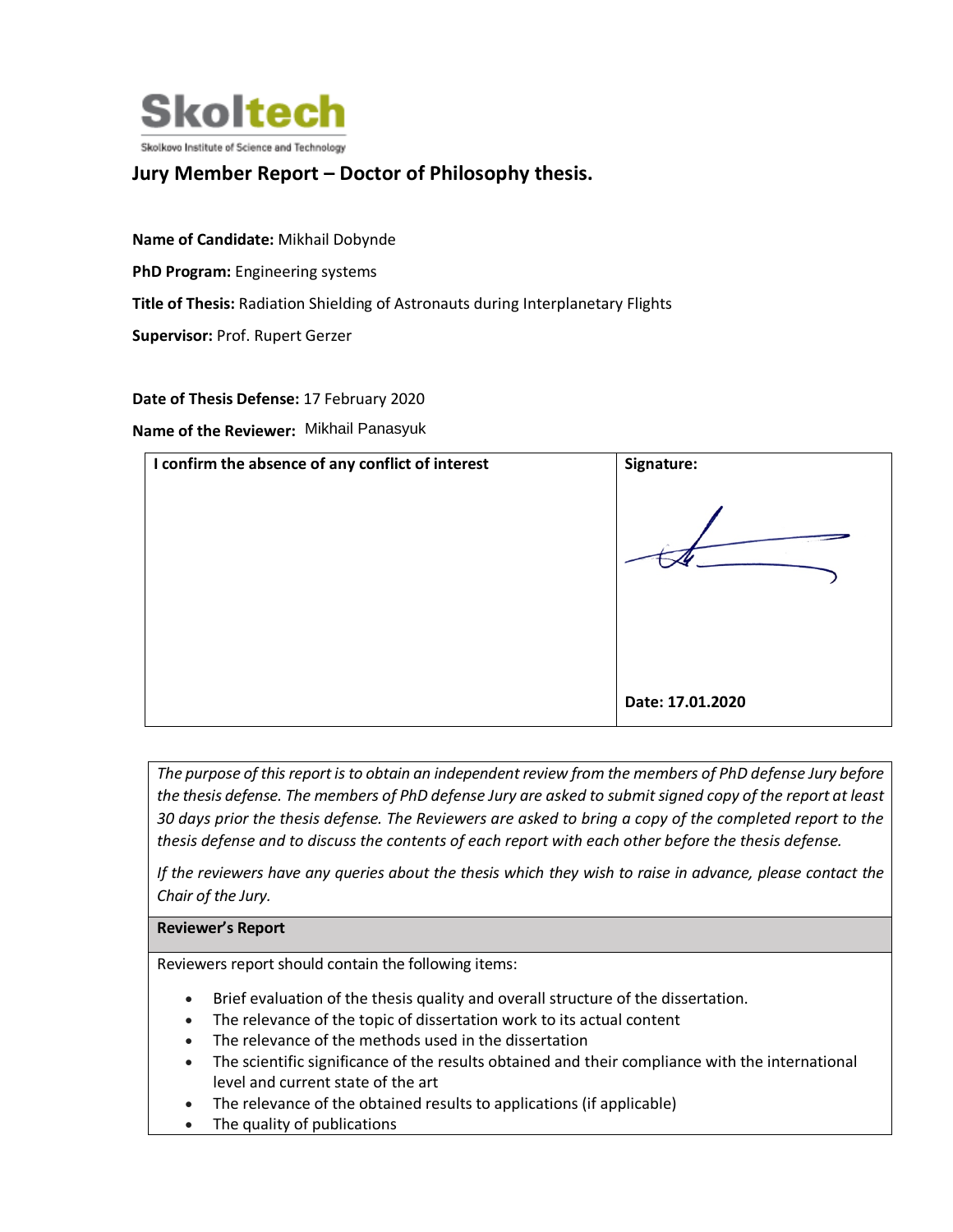#### The summary of issues to be addressed before/during the thesis defense

Radiation is one of the most dangerous phenomena in outer space, which is caused by the existence of charged particles of different nature. Radiation not only creates problems for the" survivability " of spacecraft themselves, but also for humans in space. The problem of radiation hazard of long-term space flights continues to be relevant. This is a consequence of the progress of research on radiation in space – obtaining new knowledge about the physical characteristics of multicomponent radiation fields in space and the mechanisms of their impact on biological structures, materials and components of space technology. Galactic (GCR) and solar cosmic rays (Solar Energetic Particles – SEP) are the main factors of radiation hazard during interplanetary flights. In addition to these components of cosmic ionizing radiation , high - energy particles, mainly electrons and protons, trapped in the magnetic field of our planet- the Earth's radiation belts-have a dominant influence on the safety of space flights near the Earth.. Therefore, the problem of radiation safety of space flights is a multi-factor problem, the solution of which depends on an adequate assessment of specific radiation fields, which in turn depend on the heliophysical and geophysical conditions in the space environment, on the calendar time of the space mission, and on the design features of the spacecraft itself. To assess the specific physical values of radiation effects on both spacecraft elements and biological objects (dose effects, single failures in microchips, exposure of particles at the molecular level and on the nervous system of complex biological objects, etc.), it is necessary to monitor space radiation directly in space, as well as to model the fields of space radiation and its effects on condensed matter.

Within the framework of the above, I would like to emphasize the following aspects of the presented thesis, which, in my opinion, really represent a significant contribution to the development of this topic.

#### **• The relevance of the topic of dissertation work to its actual content**

The topic of the dissertation work is relevant to its actual content and ongoing research activities. Interplanetary space missions and particularly crewed missions to Moon and to Mars, as well as the Gateway near-Moon space station are announced by different space agencies. One of the main concerns about mission safety is related to the damage due to space radiation. The large energy range of radiation particles, variety of particles species and differences in time variation require different and contradictive strategies of radiation shielding that should be applied to minimize associated risks. With the current work author clear demonstrate the optimal flight condition for the past solar cycle and provide a deep analyze of radiation composition inside the spacecraft. The methodology of the research makes it easily to use results of performed Monte-Carlo calculations for assessing radiation doses for other time periods and flight conditions, particularly for radiation dose prediction, as soon as necessary radiation environment model would be developed.

#### **• The relevance of the topic of dissertation work to its actual content**

The topic of the dissertation work is relevant to its actual content and ongoing research activities. Interplanetary space missions and particularly crewed missions to Moon and to Mars, as well as the Gateway near-Moon space station are announced by different space agencies. One of the main concerns about mission safety is related to the damage due to space radiation. The large energy range of radiation particles, variety of particles species and differences in time variation require different and contradictive strategies of radiation shielding that should be applied to minimize associated risks. With the current work author clear demonstrate the optimal flight condition for the past solar cycle and provide a deep analyze of radiation composition inside the spacecraft. The methodology of the research makes it easily to use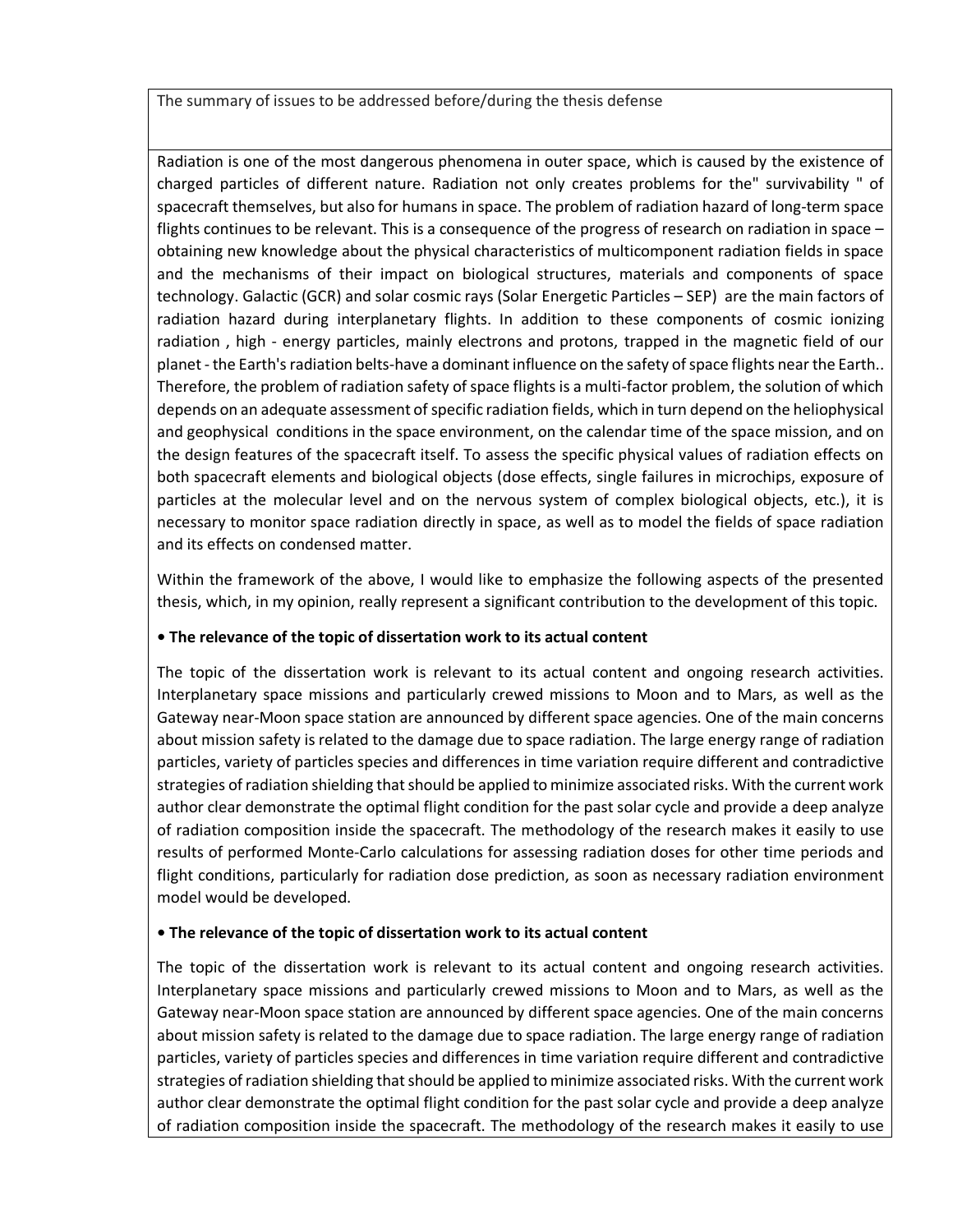results of performed Monte-Carlo calculations for assessing radiation doses for other time periods and flight conditions, particularly for radiation dose prediction, as soon as necessary radiation environment m

# **• The scientific significance of the results obtained and their compliance with the international level and current state of the art**

All parts of the work are made using modern methods, fulfill the knowledge about the radiation exposure of astronauts and have important scientific value. Particularly, results in section 4.1 clearly indicate the optimal time and shielding conditions for a long-term flight to Mars, which are extremely important for mission planning and can be use by space agencies. Results in section 4.3 demonstrate time and shielding conditions that minimize differences of the radiation environment on the ISS and outside of the Earth magnetosphere. This is important for extrapolation radiobiological experience obtained on the ISS beyond the magnetosphere of the Earth. The results in section 4.2 and 4.4 give a deep view on the radiation dose composition inside spacecraft and astronauts phantom. Results in section 4.5 clearly show the limitations of the shielding function method for dose calculations and possible way to overcome the limitations is supposed.

### **• The relevance of the obtained results to applications**

The results in section 4.1 can be used by space agencies for interplanetary mission planning. The results in section 4.4 could be used for fast radiation dose assessment in a spacecraft with complex geometry. The limitations of the method are discussed in section 4.5.

# **• The quality of publications**

The results or the PhD research have been published in high-level pre-reviewed journals: two papers in Life Science in Space Research and one paper in Space Weather. Additionally, two papers under review in Life Science in Space Research and Scientific Reports.

### **• Comments and criticisms**

My main comment comes down to the author's conclusion regarding the assessment of radiation hazard during a human flight to Mars: *"The optimal time for flight to Mars is during the period of solar maximum in the decay phase and the optimal aluminum shielding thickness is 30 g \* cm2. These parameters allow about 5.5 years of interplanetary flight duration before reaching the astronauts' career dose limit of 1 Sv".* 

This assessment of the author is based on the SEP model in which extreme powerful solar events are considered as a basis of further calculations. However, there is another approach – probabilistic - to describing sporadic SEP events. The author mentions this model ("Probability SEP model of MSU, by Nymmik), but did not analyze the conclusions that follow from this model in comparison with his estimations of radiation doses. Nevertheless, the "Probabilistic model" leads to more pessimistic estimates (much less than 5.5 years) of the duration of a safe mission to Mars, noted by the author. Moreover, the latest direct measurements of the annual radiation dose give values of 0.6 -0.9 SV under the protection of more than 10 g / cm2 (almost in the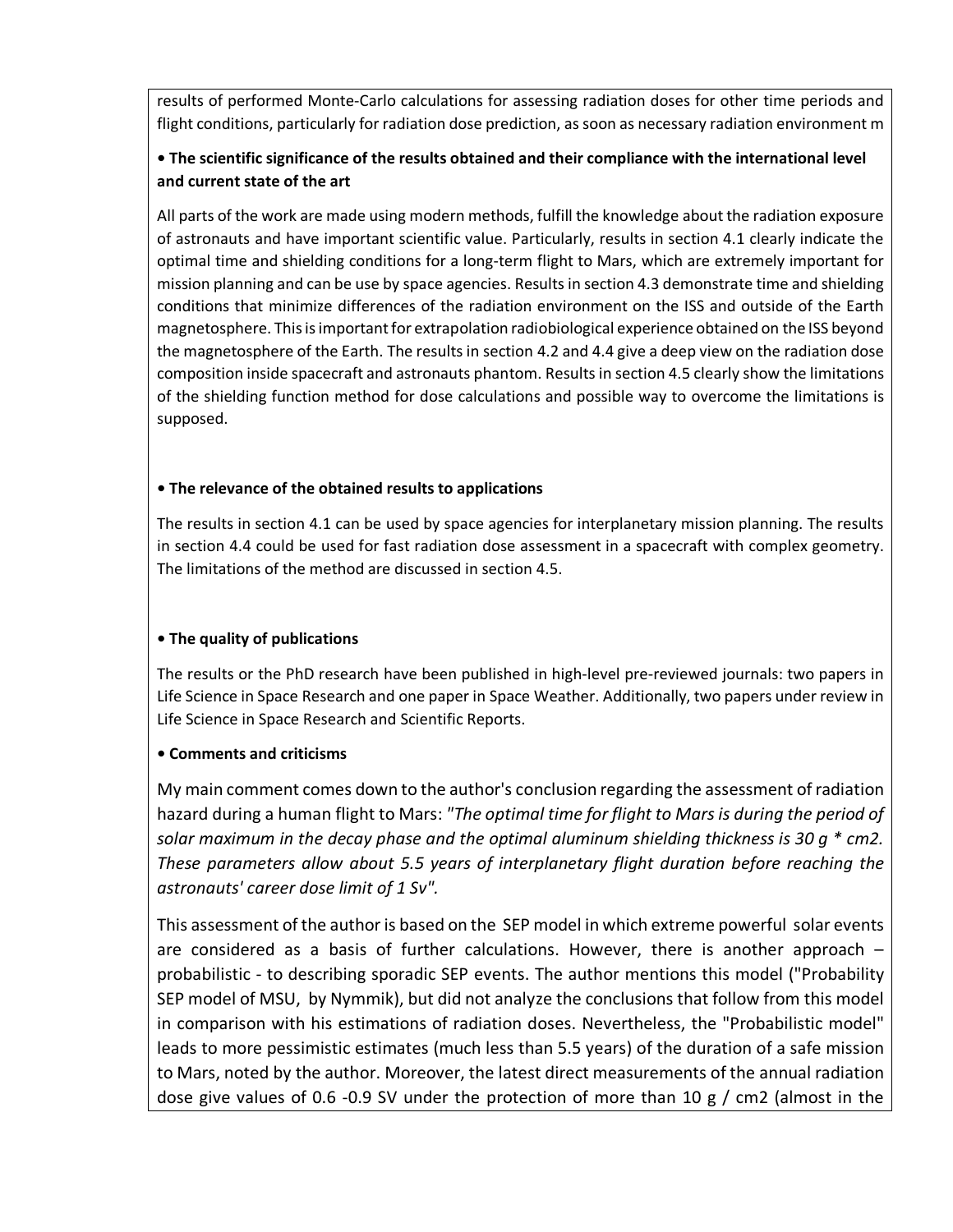absence of SCL events), which is comparable to the career dose limit. I would like to know the author's opinion on this matter.

In addition, there are less significant comments.

There are some points just to correct.

p.18. There are several models that describe GCR spectra: Nymmik model (Nymmik et al., 1992)

p.21. fluxes over South America and western part of Atlantic Ocean (the region on the South Atlantic anomaly)

p.20. Their spectra decrease exponentially and are usually described up to the energy of 10 MeV for electrons and up to 500 MeV  $(up\ to\ 1000\ MeV)$  for protons

p. 28. Different SEP events have different risk levels for space missions, because of the differences in particle spectra. Hu et al., 2009 have shown that no single event would lead to acute radiation death if the aluminum spacecraft shielding exceeds 5 g·cm<sup>2</sup>. Thus, most risk due to SEPs is associated with extra vehicular activity (EVA).

See my main comment above. It is not correct.

p.29. LITERATURE REVIEW

Absence of references to Sobolevsky's et al papers, which could be important for further development of this topic. Recommend to add.

p. 31. Several studies consider radiation doses during 500 and 1000-day flights according to NASA plans26 (what does it means?)

However, my comments do not affect the overall assessment of the thesis, which is the result of highly qualified work of the author and I have no doubts about awarding him a PhD degree.

**Recommendation**